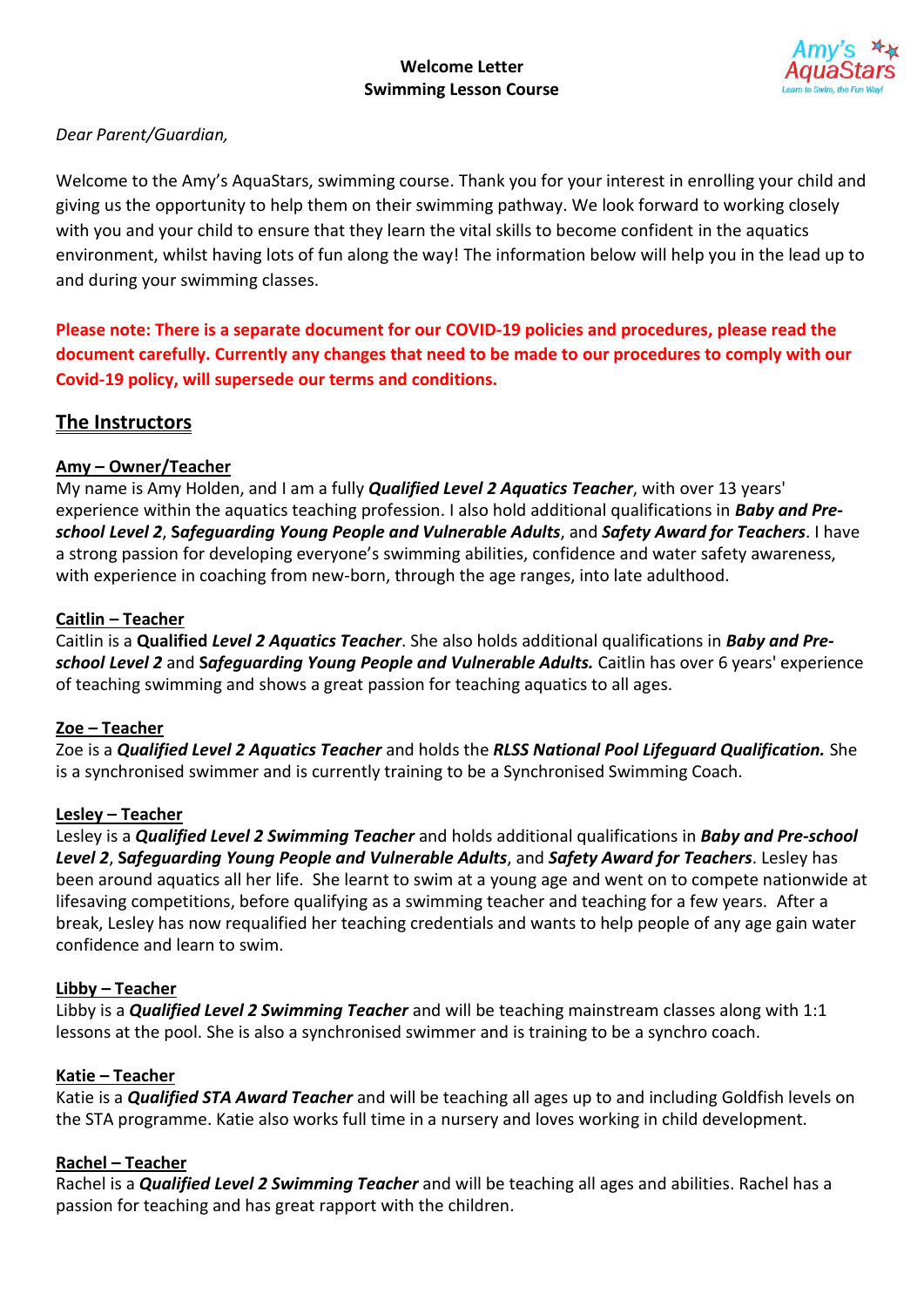

## **Jack – Assistant**

Jack is a keen swimmer and will be assisting us at the pool. We are looking forward to supporting Jack in his swim teaching pathway.

# **Venues**

### *Longton Pool, 120 Marsh Lane, Longton, PR4 5YL*.

Parking is available at the venue. There are changing rooms at Longton Pool but please note there are no shower facilities available.

#### *Walton Le Dale Pool, Walton Le Dale Primary School, Severn Drive, Walton Le Dale, PR5 4TD.*

Parking is available at the venue (school car park). The pool is clearly signposted to the left of the building. There are changing rooms at Walton Le Dale but no shower facilities available.

#### *Hutton Pool, Hutton Grammar School, Liverpool Rd, Hutton, Preston, PR4 5SN.*

Parking is available at the venue. There are changing rooms and shower facilities available at the pool.

Directions: Enter the site through the gate sign posted 'IN', keep to the path to the left (going through another metal gate) until you reach the car park at the back (a playing field will be on your left). To exit, leave the car park on the same path, then at the fork, follow the path to the left, along the front of the main building, round to the right through the exit gate.

#### Please note, rules for all venues are as follows:

- No food or drink is allowed in the building.
- No outdoor footwear is allowed on poolside.
- Parents/guardians are always fully responsible for their children, please ensure you are on site throughout the lesson.
- The use of profanity, verbal threats or any act of violence, will not be tolerated, at any time. Anyone using these kinds of actions will be asked to leave and may not be allowed to return to lessons.
- Where venues have gender specific changing facilities, children over the age of 8 must use the correct changing rooms, they are not permitted into the opposite gender changing area.

# **Preparation for Sessions**

Please try to arrive 10 minutes before the start of the class to allow time to prepare for the session.

You will need to bring along with you the following items for both during and after the session:

- Swimming costume **•** Bag for wet items
- Goggles (optional, I do prefer them to learn without) please ensure these are fitted correctly before the start of the lesson
- Swimming hat (optional) Dry clothes
- 
- 
- **Towel**
- 
- **Prink of water Shower toiletries (Hutton only) Shower toiletries (Hutton only)**

# **Badges and certificates**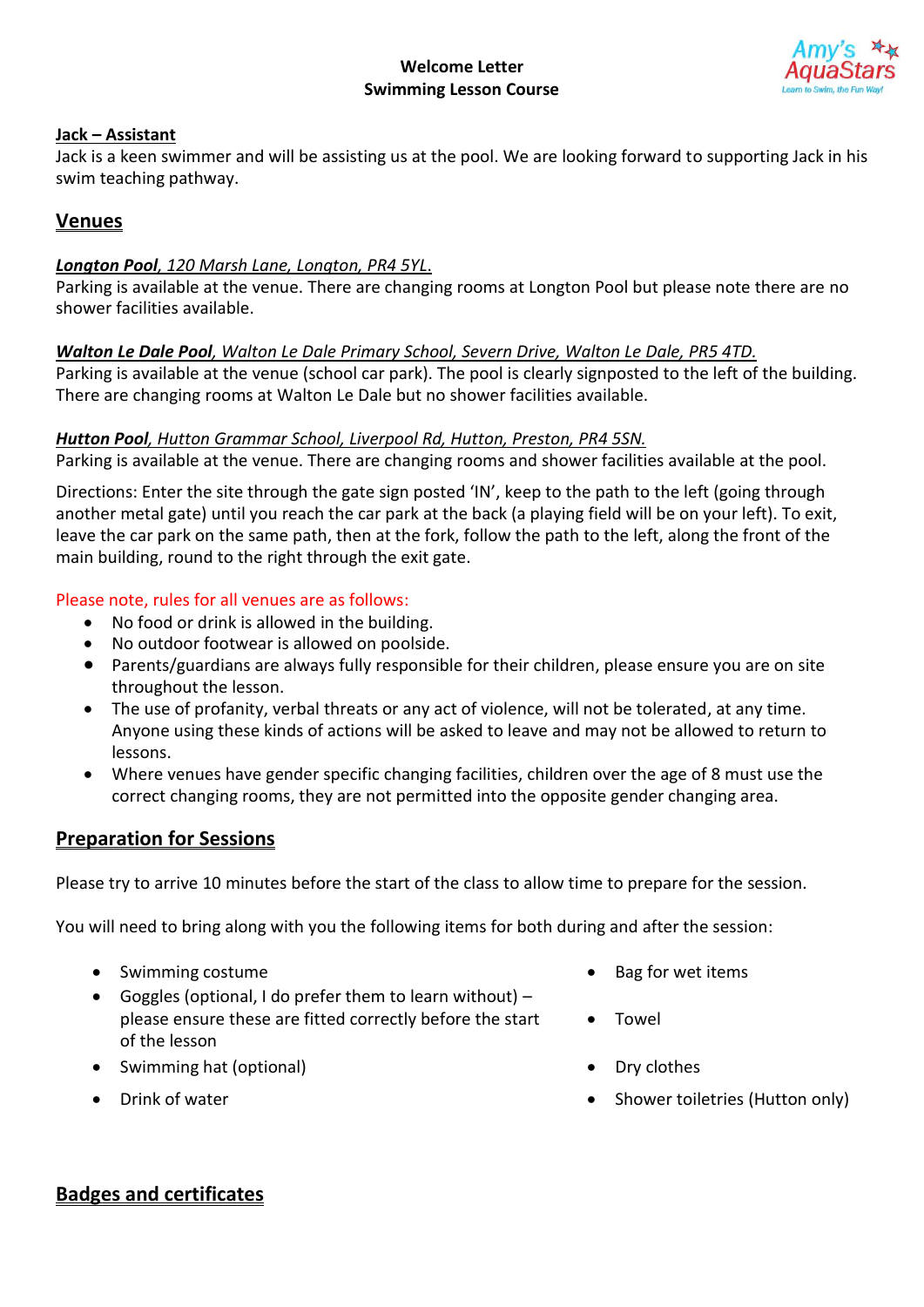## **Welcome Letter Swimming Lesson Course**



Badges and certificates are awarded in line with the **STA's** (Swimming Teachers Association) **International Learn to Swim Programme** (ILSP), which aims to provide a complete progressive aquatic pathway for learners of all ages to progress from their first aquatic experiences through to becoming safe, proficient swimmers. Details of the ILSP can be found online.

Progress reports will be sent out at the end of each course, to let you know how your child is progressing and whether or not they have passed their award. From 1<sup>st</sup> January 2022 Badges and certificates are included in course fees and will be given out on a termly basis.

# **Course Fees & Conditions**

The full course fee is payable at time of booking to secure your place. Payment via Direct Debit is preferred, set up details will be sent with invoices along with our Direct Debit Guarantee. Payment can also be made either by cash or bank transfer prior to payment due date. Apologies, we do not accept cheques as method of payment. If paying by cash, please place correct amount in a sealed envelope with the child's name clearly written on the front of the envelope. If paying by bank transfer, please state on the payment reference the child's full name. Payment details are as follows:

**Account name: AMYS AQUASTARS Account number: 33350162 Sort Code: 30-98-97 Payment Reference: [Please enter your child's name]** 

If you are unable to attend any of the classes, please let me know in advance where this is possible, and we will try to accommodate you on an alternative class subject to spaces. Please note this is a good will gesture and is not guaranteed. Lesson credits will not be granted for missed lessons.

Occasionally, lessons may need to be held at an alternative venue if a pool is unavailable for reasons such as maintenance, etc. If you are unable to attend an alternative venue, then catch up lessons may be arranged. Credits/refunds will not be offered on these occasions, where suitable alternatives have been provided; however, individual circumstances can be reviewed on request.

# **Refund/Cancellation Policy**

If you wish to cancel your course booking, a full refund will be granted if the cancellation request is made prior to the date of your first lesson. After the first lesson has taken place, the course fee is nonrefundable. In certain circumstances a change of time or day of your session maybe available subject to availability. Please email all cancellation request to [enquiries@amysaquastars.co.uk](mailto:enquiries@amysaquastars.co.uk)

# **Data Protection Policy/Safeguarding Policy**

Our Data Protection Policy and Safeguarding Policy can be viewed on our website at [www.amysaquastars.co.uk,](http://www.amysaquastars.co.uk/) or can be emailed to you upon request.

# **Complaints Procedure**

If you feel you are dissatisfied in any way, or have a point you would like to clarify, please get in touch asap. We want to help you resolve your complaint as quickly as possible. We are committed to providing a high-quality service to you and all future customers; therefore, we treat ALL complaints seriously and will work with you to resolve the issue and provide a better service in the future.